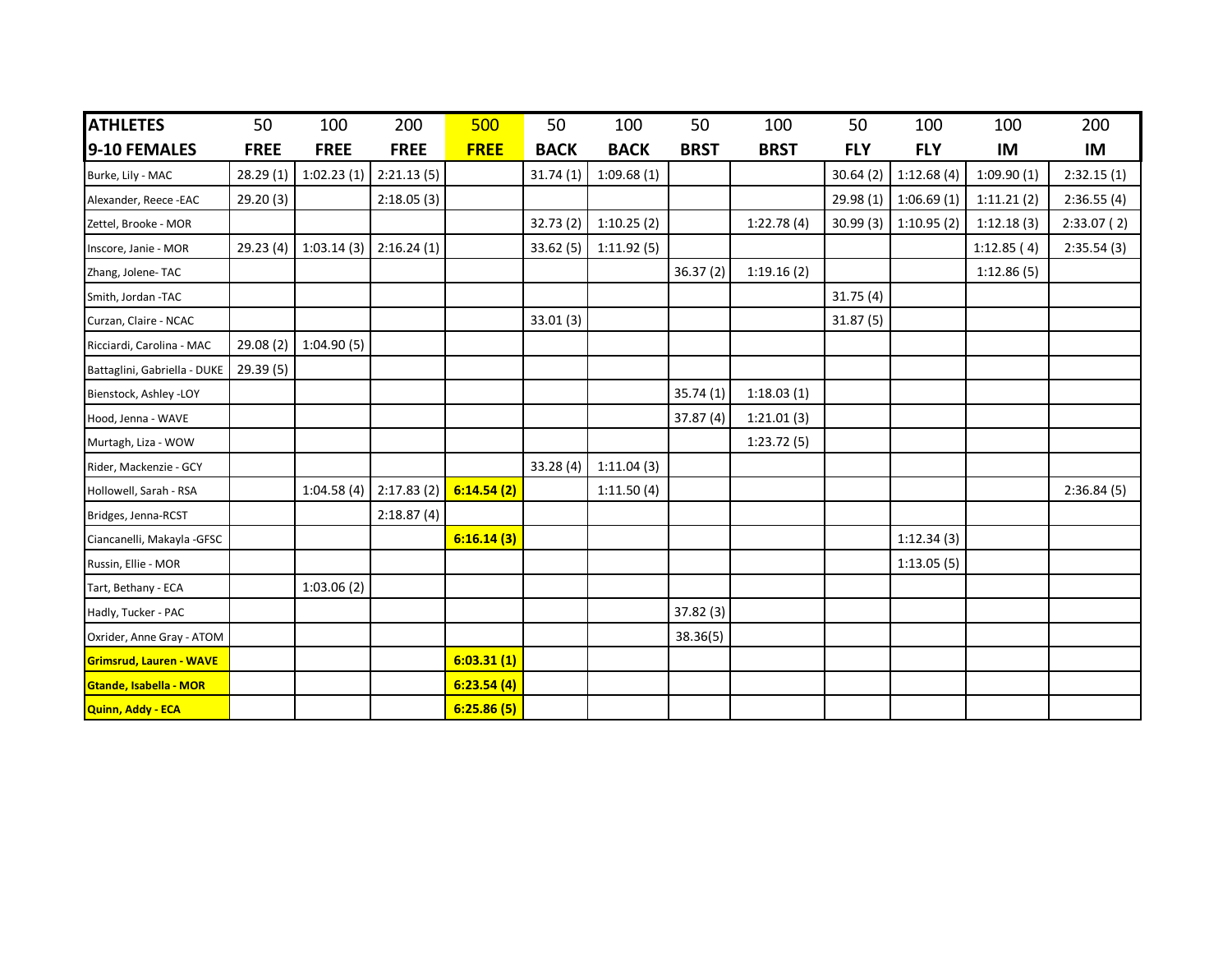| <b>ATHLETES</b>               | 50          | 100                   | 200         | 500         | 50          | 100         | 50          | 100         | 50         | 100        | 100        | 200        |
|-------------------------------|-------------|-----------------------|-------------|-------------|-------------|-------------|-------------|-------------|------------|------------|------------|------------|
| 9-10 MALES                    | <b>FREE</b> | <b>FREE</b>           | <b>FREE</b> | <b>FREE</b> | <b>BACK</b> | <b>BACK</b> | <b>BRST</b> | <b>BRST</b> | <b>FLY</b> | <b>FLY</b> | IM         | <b>IM</b>  |
| Nelson, Baylor - MAC          |             | 57.50(1)              | 2:06.94(1)  |             | 29.92(1)    | 1:05.29(1)  |             | 1:17.49(1)  | 27.93(1)   | 1:03.02(1) | 1:05.81(1) | 2:24.31(1) |
| Barker, William - ECA         | 27.07(1)    | 58.73(2)              | 2:09.39(2)  |             | 30.36(2)    | 1:06.96(2)  |             |             | 30.13(3)   | 1:07.48(3) | 1:08.06(2) | 2:30.00(3) |
| Greeley, David - DUKE         | 27.99(4)    | 1:00.87(4)            | 2:13.94(4)  |             | 31.45(3)    | 1:09.06(5)  | 35.62(1)    | 1:17.92(2)  |            |            | 1:09.81(3) |            |
| Weaver, Ryan - DUKE           |             | 27.64 (2) 1:01.70 (5) |             |             | 31.90(5)    |             |             |             | 29.89 (2)  | 1:09.52(4) | 1:10.04(4) |            |
| Pishko, Jacob - TAC           |             | 28.75 (5) 1:00.84 (3) | 2:10.76(3)  | 5:42.67(1)  |             | 1:07.45(3)  |             |             | 30.97(4)   | 1:06.41(2) | 1:10.16(5) | 2:28.44(2) |
| Reiger, Sam - ATOM            |             |                       |             |             |             |             | 37.35(3)    |             | 31.12(5)   |            |            |            |
| Hoover, Sam - CHYSC           | 27.92(3)    |                       |             |             |             |             | 36.02(2)    | 1:20.39(3)  |            |            |            |            |
| Qaqish, Danny - CHYSC         | 28.75(5)    |                       |             |             | 31.62(4)    | 1:08.13(4)  |             |             |            |            |            | 2:30.92(5) |
| Ding, Michael - TAC           |             |                       |             |             |             |             | 37.74(4)    | 1:24.20(4)  |            |            |            |            |
| Lee, Hyoseon - WAVE           |             |                       |             |             |             |             |             | 1:25.10(5)  |            |            |            |            |
| Duracinsky, Jacob - MOR       |             |                       | 2:15.01(5)  | 5:49.06(3)  |             |             |             |             |            | 1:10.92(5) |            | 2:30.68(4) |
| Geib, Matthew - New Millenium |             |                       |             |             |             |             | 38.41(5)    |             |            |            |            |            |
| <b>Ringenbach, Bode - MOR</b> |             |                       |             | 5:47.77(2)  |             |             |             |             |            |            |            |            |
| Miller, Brandon - RMY         |             |                       |             | 5:59.32(4)  |             |             |             |             |            |            |            |            |
| <b>Sleater, Patrick - ASC</b> |             |                       |             | 6:06.45(5)  |             |             |             |             |            |            |            |            |
|                               |             |                       |             |             |             |             |             |             |            |            |            |            |
|                               |             |                       |             |             |             |             |             |             |            |            |            |            |
|                               |             |                       |             |             |             |             |             |             |            |            |            |            |
|                               |             |                       |             |             |             |             |             |             |            |            |            |            |
|                               |             |                       |             |             |             |             |             |             |            |            |            |            |
|                               |             |                       |             |             |             |             |             |             |            |            |            |            |
|                               |             |                       |             |             |             |             |             |             |            |            |            |            |
|                               |             |                       |             |             |             |             |             |             |            |            |            |            |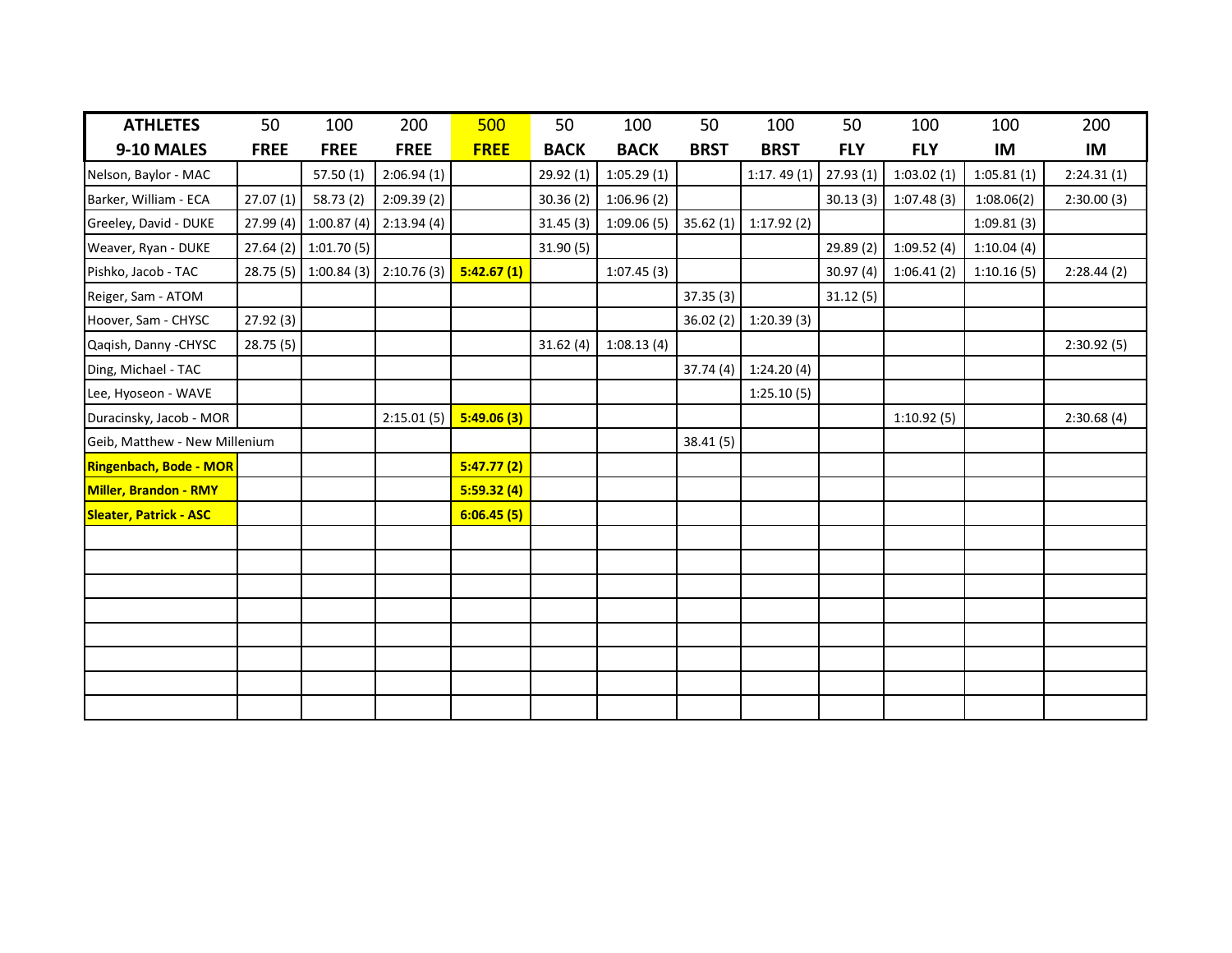| <b>ATHLETES</b>               | 50          | 100         | 200                             | 500         | <b>1000</b>                                              | 50          | 100                   | 200                               | 50          | 100         | 200                                                            | 50         | 100                   | 200                                                                       | 100        | 200                       | 400                     |
|-------------------------------|-------------|-------------|---------------------------------|-------------|----------------------------------------------------------|-------------|-----------------------|-----------------------------------|-------------|-------------|----------------------------------------------------------------|------------|-----------------------|---------------------------------------------------------------------------|------------|---------------------------|-------------------------|
| 11-12 FEMALES                 | <b>FREE</b> | <b>FREE</b> | <b>FREE</b>                     | <b>FREE</b> | <b>FREE</b>                                              | <b>BACK</b> | <b>BACK</b>           | <b>BACK</b>                       | <b>BRST</b> | <b>BRST</b> | <b>BRST</b>                                                    | <b>FLY</b> | <b>FLY</b>            | <b>FLY</b>                                                                | IM         | IM                        | <b>IM</b>               |
| Hall, Darcy - WAVE            |             |             |                                 |             | 25.81 (3) 54.95 (2) 1:58.97 (1) 5:12.91 (1) 11:08.75 (3) |             |                       |                                   |             |             |                                                                | 27.63(5)   |                       | 1:00.20 (1) <b>2:18.90 (4)</b> 1:03.05 (1) 2:16.25 (2) <b>4:50.84 (4)</b> |            |                           |                         |
| Pilecki, Sarah - TAC          |             |             |                                 |             | 25.98 (4) 55.68 (5) 2:00.55 (3) 5:13.44 (2) 10:55.86 (1) |             |                       | 1:03.01 (5) 2:15.43 (4)           |             |             |                                                                |            |                       |                                                                           |            |                           |                         |
| Sutter, Olivia - YWNC         |             |             |                                 | 5:24.64(3)  |                                                          |             |                       |                                   |             |             |                                                                |            |                       |                                                                           |            |                           |                         |
| Worden, Ashley - TAC          |             |             |                                 | 5:25.74(4)  |                                                          |             |                       |                                   |             |             |                                                                |            |                       | 1:01.70 (4) 2:18.00 (2)                                                   |            |                           |                         |
| Woody, Sophia - ASC           |             |             |                                 |             | 5:25.86 (5) 11:01.42 (2)                                 |             |                       |                                   |             |             |                                                                |            |                       |                                                                           |            |                           |                         |
| Burns, Hannah - SSS           |             |             | 25.75 (2) 54.88 (1) 2:00.10 (2) |             |                                                          | 29.41(4)    |                       |                                   |             |             |                                                                |            |                       |                                                                           |            |                           |                         |
| Harris, Chloe - MAC           |             |             | 25.29 (1) 55.34 (4) 2:02.68 (4) |             |                                                          |             |                       |                                   |             |             |                                                                |            |                       |                                                                           | 1:04.35(5) |                           |                         |
| Pennington, Isabel -GYW       |             |             | 55.31 (3) 2:03.24 (5)           |             |                                                          |             | 29.49 (5) 1:02.94 (4) |                                   |             |             |                                                                |            |                       |                                                                           |            |                           |                         |
| Campbell, Mackenzie - GCY     |             |             |                                 |             |                                                          |             |                       |                                   |             |             | 31.82 (1) 1:10.11 (2) <b>2:28.56 (1)</b> 27.46 (2) 1:00.66 (2) |            |                       |                                                                           |            | $1:04.03(4)$ 2:15.18(1)   |                         |
| Campbell, Kenzie - ASC        |             |             |                                 |             |                                                          |             |                       |                                   |             |             |                                                                |            | 27.45 (1) 1:01.39 (3) |                                                                           |            |                           |                         |
| Vannote, Elizabeth - MAC      |             |             |                                 |             |                                                          |             |                       |                                   |             |             |                                                                |            |                       | 1:02.07 (5) 2:12.77 (1)                                                   |            |                           | 4:48.17 (1)             |
| Nelson, Emme - MAC            |             |             |                                 |             |                                                          |             |                       |                                   |             |             | 32.38 (2) 1:09.83 (1) 2:33.63 (4)                              |            |                       |                                                                           |            | $1:03.63(2)$ 2:19.91(5)   |                         |
| Arens, Abigail - MOR          |             |             |                                 |             |                                                          |             |                       |                                   |             |             | 32.81 (3) 1:10.84 (3) 2:29.01 (2)                              |            |                       |                                                                           |            |                           | 2:18.38 (4) 4:50.58 (3) |
| Johnson, Reagan - MAC         |             |             |                                 |             |                                                          |             |                       |                                   |             |             | 33.56 (4) 1:12.34 (4) 2:32.56 (3)                              |            |                       |                                                                           |            |                           |                         |
| Merry, Annelise -NCAC         |             |             |                                 |             |                                                          |             |                       |                                   | 33.61 (5)   |             |                                                                |            |                       |                                                                           |            |                           |                         |
| Stout, Alina - MAC            |             |             |                                 |             |                                                          |             |                       | 28.91 (1) 1:02.17 (1) 2:14.32 (2) |             |             |                                                                | 27.48 (3)  |                       |                                                                           |            | $1:03.91(3)$ $2:16.54(3)$ |                         |
| Lassell, Marissa -LOY         |             |             |                                 |             |                                                          |             |                       |                                   |             |             |                                                                | 27.59 (4)  |                       |                                                                           |            |                           |                         |
| Flynn, Jessica - RAYS         | 26.00(5)    |             |                                 |             |                                                          | 29.36(3)    |                       |                                   |             |             |                                                                |            |                       |                                                                           |            |                           |                         |
| Mears, Anna - WAVE            |             |             |                                 |             |                                                          |             |                       |                                   |             | 1:13.08(5)  |                                                                |            |                       |                                                                           |            |                           |                         |
| Turner, Haley - MOR           |             |             |                                 |             |                                                          |             | 1:02.32(2)            |                                   |             |             |                                                                |            |                       |                                                                           |            |                           |                         |
| Martin, Phoebe - STAR         |             |             |                                 |             |                                                          |             | 1:02.74(3)            |                                   |             |             |                                                                |            |                       |                                                                           |            |                           |                         |
| Black, Erynn - MAC            |             |             |                                 |             |                                                          | 29.00(2)    |                       | 2:11.82(1)                        |             |             |                                                                |            |                       |                                                                           |            |                           | 4:48.91(2)              |
| Ray, Amanda - WAVE            |             |             |                                 |             | 11:13.48(4)                                              |             |                       |                                   |             |             |                                                                |            |                       | 2:18.12(3)                                                                |            |                           |                         |
| Kempf, Stella - WAVE          |             |             |                                 |             | 11:23.29 (5)                                             |             |                       |                                   |             |             |                                                                |            |                       |                                                                           |            |                           |                         |
| <b>Flickinger, Maddy -MAC</b> |             |             |                                 |             |                                                          |             |                       | 2:15.16(3)                        |             |             |                                                                |            |                       |                                                                           |            |                           | 4:54.06 (5)             |
| Hoffman, Amanda - MAC         |             |             |                                 |             |                                                          |             |                       | 2:15.45(5)                        |             |             |                                                                |            |                       |                                                                           |            |                           |                         |
| Morgan, Brooke - YOTA         |             |             |                                 |             |                                                          |             |                       |                                   |             |             | 2:37.22(5)                                                     |            |                       |                                                                           |            |                           |                         |
| <b>Crouse, Caroline - MOR</b> |             |             |                                 |             |                                                          |             |                       |                                   |             |             |                                                                |            |                       | 2:18.20(5)                                                                |            |                           |                         |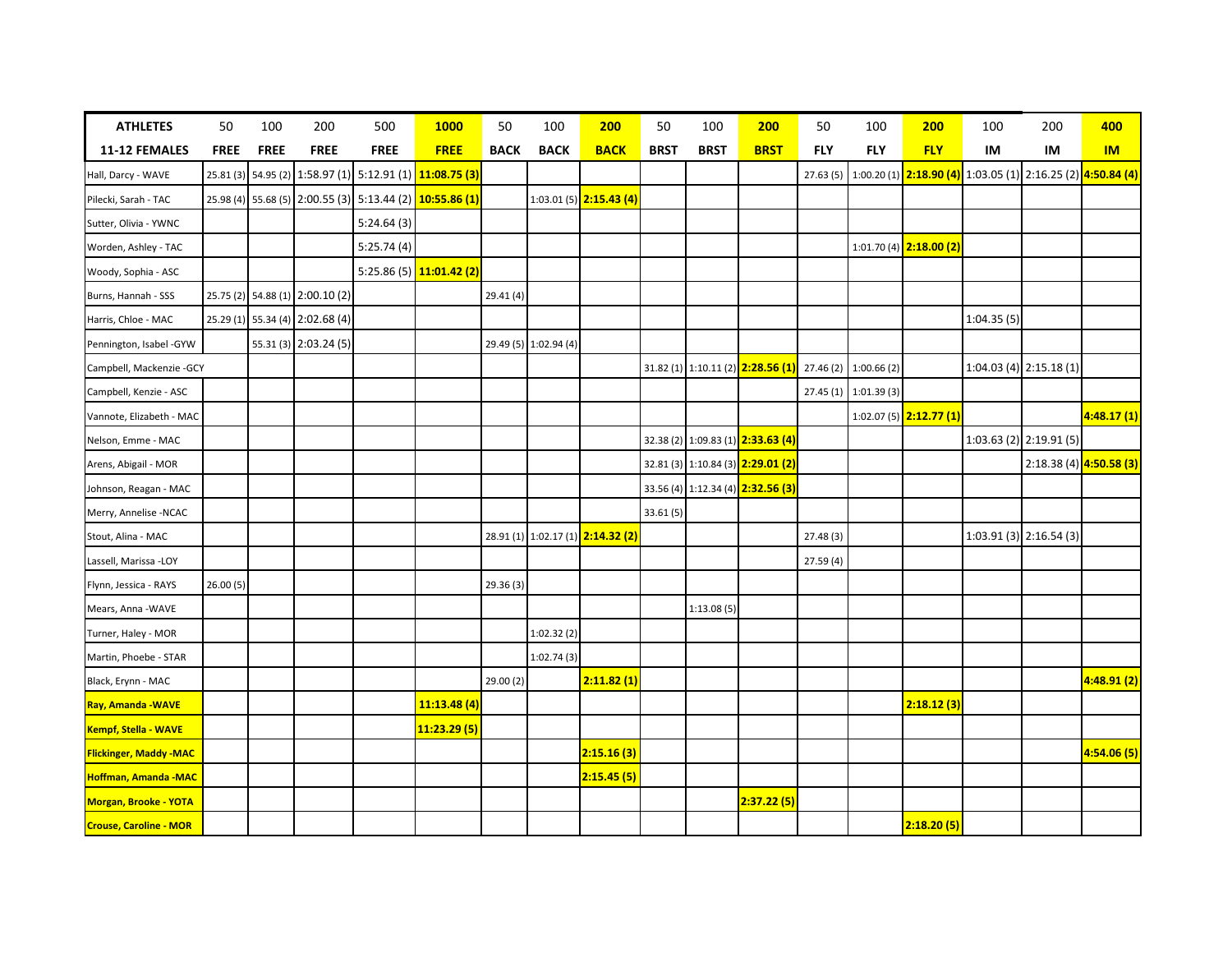| <b>ATHLETES</b>               | 50          | 100                 | 200                                         | 500                     | 1000        | 50          | 100                   | 200                                 | 50          | 100                   | 200                                                   | 50         | 100                   | 200        | 100        | 200                                   | 400        |
|-------------------------------|-------------|---------------------|---------------------------------------------|-------------------------|-------------|-------------|-----------------------|-------------------------------------|-------------|-----------------------|-------------------------------------------------------|------------|-----------------------|------------|------------|---------------------------------------|------------|
| <b>11-12 MALES</b>            | <b>FREE</b> | <b>FREE</b>         | <b>FREE</b>                                 | <b>FREE</b>             | <b>FREE</b> | <b>BACK</b> | <b>BACK</b>           | <b>BACK</b>                         | <b>BRST</b> | <b>BRST</b>           | <b>BRST</b>                                           | <b>FLY</b> | <b>FLY</b>            | <b>FLY</b> | IM         | IM                                    | IM         |
| Diacumakos, Noah - TAC        |             |                     | 25.05 (5) 53.93 (3) 1:56.35 (1) 5:13.81 (2) |                         |             |             |                       | 1:00.77(2) <mark>2:11.68 (2)</mark> |             |                       | 1:09.86 (3) <b>2:30.94 (4)</b>                        |            | 59.10 (2)             |            |            | $1:01.32(1)$ 2:09.84(1)               |            |
| Hamlet, Thomas -HPSC          |             |                     |                                             | 1:57.83 (3) 5:13.23 (1) |             |             | 27.21(1) 57.21(1)     |                                     |             |                       |                                                       |            |                       |            |            | $1:02.19(3)$ $2:12.03(2)$             |            |
| McRae, Micah - CVAC           |             |                     |                                             | 5:17.18(3)              |             |             |                       |                                     |             | 1:12.16(5)            |                                                       |            |                       |            |            |                                       |            |
| Moore, Michael -TAC           |             |                     |                                             | 5:17.36(4)              |             |             |                       | 28.79 (5) 1:00.83 (3) 2:09.43 (1)   |             |                       |                                                       |            |                       |            |            |                                       | 4:34.85(2) |
| Whipple, Zackary - MAC        |             |                     |                                             | 5:17.76(5)              |             |             |                       |                                     |             |                       |                                                       |            |                       | 2:10.80(1) |            |                                       |            |
| Henderson, Noah - STAR        |             |                     | 54.60 (5) 1:57.65 (2)                       |                         |             |             | 28.47 (3) 1:02.05 (4) |                                     |             |                       |                                                       |            | 25.62 (1) 59.55 (3)   |            | 1:02.91(5) |                                       |            |
| Oliver, Trenton -MAC          |             |                     | 24.73 (4) 53.34 (2) 1:58.27(4)              |                         |             |             | 27.54 (2) 1:02.09 (5) |                                     |             |                       |                                                       |            | 25.95 (2) 56.87 (1)   |            |            | 1:01.38 (2) 2:13.88 (5) $4:42.65$ (4) |            |
| Ivy, Michael - RSA            |             |                     | 24.49 (2) 53.12 (1) 1:59.01 (5)             |                         |             | 28.73(4)    |                       |                                     |             |                       |                                                       |            |                       |            |            |                                       |            |
| Lyons, Scott - MAC            | 24.56 (3)   |                     |                                             |                         |             |             |                       |                                     |             |                       | 30.84 (1) 1:08.96 (1) 2:28.65 (2) 26.27 (3) 59.59 (4) |            |                       |            |            | 1:02.34 (4) 2:12.87 (3) 4:37.60 (3)   |            |
| Marquadt, John - ATOM         |             |                     |                                             |                         |             |             |                       |                                     |             |                       | 31.92 (2) 1:09.63 (2) 2:28.93 (3)                     |            |                       |            |            |                                       |            |
| Foulkes, T'Lez - NCAC         |             | 24.38 (1) 54.08 (4) |                                             |                         |             |             |                       |                                     | 32.04(3)    |                       |                                                       | 27.67(5)   |                       |            |            |                                       |            |
| Enriquez, Edward - SAIL       |             |                     |                                             |                         |             |             |                       |                                     |             | 33.11 (4) 1:11.11 (4) |                                                       |            |                       |            |            |                                       |            |
| Lucht, Samuel - MOR           |             |                     |                                             |                         |             |             |                       |                                     | 33.37(5)    |                       |                                                       |            |                       |            |            |                                       |            |
| Charette, Connor -MAC         |             |                     |                                             |                         |             |             |                       |                                     |             |                       |                                                       |            | 27.11 (4) 1:00.06 (5) |            |            |                                       |            |
| Zheng, Andrew - CHYSC         |             |                     |                                             |                         |             |             |                       |                                     |             |                       | 2:24.74(1)                                            |            |                       |            |            | 2:13.51 (4) 4:34.11 (1)               |            |
| <b>Thompson, Brian -TAC</b>   |             |                     |                                             |                         | 11:16.03(2) |             |                       | 2:18.06(5)                          |             |                       |                                                       |            |                       |            |            |                                       |            |
| <b>Herring, Tanner - GSA</b>  |             |                     |                                             |                         | 11:02.62(1) |             |                       |                                     |             |                       |                                                       |            |                       |            |            |                                       |            |
| Leiner, Kenny - YOTA          |             |                     |                                             |                         | 11:36.64(3) |             |                       |                                     |             |                       |                                                       |            |                       |            |            |                                       |            |
| Satterfield, Shaw - YOTA      |             |                     |                                             |                         | 11:40.20(4) |             |                       |                                     |             |                       |                                                       |            |                       |            |            |                                       |            |
| <b>Baldwin, Daniel - WAVE</b> |             |                     |                                             |                         | 11:41.46(5) |             |                       |                                     |             |                       |                                                       |            |                       |            |            |                                       |            |
| <b>Thakur, Jake - TAC</b>     |             |                     |                                             |                         |             |             |                       | 2:13.06(3)                          |             |                       |                                                       |            |                       | 2:19.06(3) |            |                                       | 4:47.80(5) |
| Svendsen, Hugh - MAC          |             |                     |                                             |                         |             |             |                       | 2:15.09(4)                          |             |                       |                                                       |            |                       |            |            |                                       |            |
| Cairns, Zac - NCAC            |             |                     |                                             |                         |             |             |                       |                                     |             |                       | 2:37.40(5)                                            |            |                       | 2:19.12(4) |            |                                       |            |
| <b>Wiltsey, Kevin - MAC</b>   |             |                     |                                             |                         |             |             |                       |                                     |             |                       |                                                       |            |                       | 2:11.17(2) |            |                                       |            |
| <b>Baker, Jay - YOTA</b>      |             |                     |                                             |                         |             |             |                       |                                     |             |                       |                                                       |            |                       | 2:19.52(5) |            |                                       |            |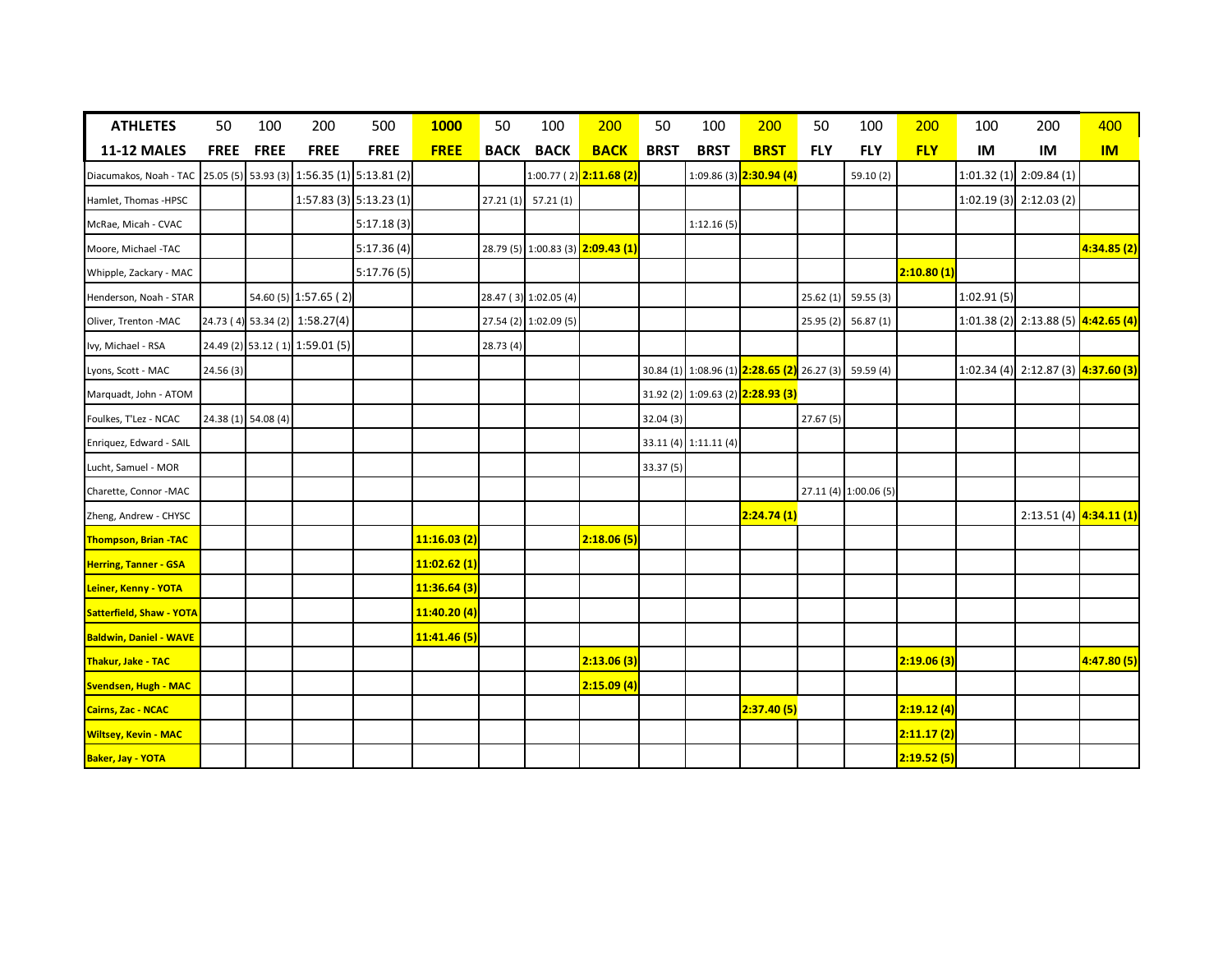| <b>ATHLETES</b>             | 50          | 100         | 200                   | 500         | 1000                     | 1650                      | 100         | 200                   | 100         | 200                     | 100        | 200                   | 200                                           | 400        |
|-----------------------------|-------------|-------------|-----------------------|-------------|--------------------------|---------------------------|-------------|-----------------------|-------------|-------------------------|------------|-----------------------|-----------------------------------------------|------------|
| 13-14 FEMALES               | <b>FREE</b> | <b>FREE</b> | <b>FREE</b>           | <b>FREE</b> | <b>FREE</b>              | <b>FREE</b>               | <b>BACK</b> | <b>BACK</b>           | <b>BRST</b> | <b>BRST</b>             | <b>FLY</b> | <b>FLY</b>            | IM                                            | IM         |
| Durak, Anna - YSST          |             |             |                       | 5:03.36(5)  | 10:32.29 (3)             | 17:31.03 (3)              |             |                       |             |                         |            | 2:06.15(4)            |                                               |            |
| Knaven, Uma - NCAC          |             |             |                       |             |                          | 10:33.74 (5) 17:38.80 (5) |             |                       |             |                         |            |                       |                                               | 4:30.94(4) |
| Perez, Sophia - NCAC        |             |             |                       |             | 10:22.78 (2)             |                           |             |                       |             |                         |            |                       |                                               |            |
| Peterson, Emmaline - YSST   |             |             | 1:55.10(5)            |             | $4:52.54(1)$ 10:05.39(1) | 16:27.08 (1)              |             |                       |             |                         |            |                       |                                               | 4:27.36(2) |
| Soleo, Lauren               |             |             |                       |             |                          | 10:32.40 (4) 17:37.52 (4) |             |                       |             |                         |            |                       |                                               |            |
| Medlin, Samantha - YOTA     |             |             | 52.36 (2) 1:50.99 (1) |             |                          |                           |             |                       |             |                         |            |                       |                                               |            |
| Poole, Julia - TAC          | 24.40(5)    |             | 52.84 (3) 1:52.76 (2) | 4:59.17(3)  |                          |                           |             |                       |             | 1:05.40 (2) 2:17.30 (1) |            |                       | $2:04.83(1)$ 4:25.57(1)                       |            |
| Homovich, Madison - NCAC    |             |             | 1:53.62(3)            | 4:56.09(2)  |                          | 16:55.37(2)               |             | 2:07.29(2)            |             |                         |            |                       | 57.50 (3) 2:03.04 (1) 2:08.98 (4) 4:27.40 (3) |            |
| Baker, Alexandria - NMA     |             |             | 52.99 (4) 1:55.09 (4) |             |                          |                           |             |                       |             |                         |            |                       |                                               |            |
| Donahue, Jane - NMA         | 24.31(4)    | 53.34 (5)   |                       |             |                          |                           |             |                       |             | 1:04.30 (1) 2:18.86 (2) |            |                       | 2:06.02(2)                                    |            |
| Forsyth, Caroline - WST     |             |             |                       |             |                          |                           |             |                       |             | 1:06.82 (3) 2:24.75 (4) |            |                       |                                               |            |
| Reiker, Alexandra - STAR    |             |             |                       |             |                          |                           |             |                       | 1:07.15(4)  |                         |            |                       |                                               |            |
| Hauder, Caroline - MAC      |             |             |                       |             |                          |                           |             |                       | 1:07.66(5)  |                         |            |                       |                                               |            |
| Carter, Olivia - TAC        |             |             |                       |             |                          |                           |             | 2:07.33(3)            |             |                         |            |                       | 56.95 (1) 2:04.23 (2) 2:08.46 (3)             |            |
| Watts, Charlotte - RSA      |             |             |                       |             |                          |                           |             |                       |             |                         | 57.25(2)   |                       |                                               |            |
| Morrell, Lily - MOR         |             |             |                       |             |                          |                           |             |                       |             |                         |            | 58.36 (4) 2:06.98 (5) |                                               |            |
| Morrison, Kathryn - STAR    |             |             |                       |             |                          |                           | 57.76 (2)   |                       |             |                         | 58.49 (5)  |                       |                                               |            |
| Cherkez, Sophia - YSST      |             |             |                       | 5:02.46(4)  |                          |                           |             |                       |             |                         |            |                       |                                               | 4:32.21(5) |
| Kerns, Abigail - NSS        |             |             |                       |             |                          |                           |             |                       |             |                         |            | 2:05.61(3)            |                                               |            |
| Kohut, Jordan - YOTA        | 23.90(1)    |             |                       |             |                          |                           |             | 2:08.46(5)            |             |                         |            |                       |                                               |            |
| Clayton-Luce, Sophia - WAVE | 23.96 (2)   | 52.19(1)    |                       |             |                          |                           |             |                       |             |                         |            |                       |                                               |            |
| Schoonhagen, Emily - STAR   | 24.29(3)    |             |                       |             |                          |                           |             |                       |             |                         |            |                       |                                               |            |
| Li, Cynthia - TAC           |             |             |                       |             |                          |                           |             |                       |             | 2:23.60(3)              |            |                       |                                               |            |
| McCauley, Ashley - MOR      |             |             |                       |             |                          |                           |             |                       |             | 2:24.98(4)              |            |                       |                                               |            |
| Sigmon, Heather - GCY       |             |             |                       |             |                          |                           | 57.02 (1)   |                       |             |                         |            |                       |                                               |            |
| Moore, Kathleen - TAC       |             |             |                       |             |                          |                           |             | 58.11 (3) 2:04.91 (1) |             |                         |            |                       | 2:10.60(5)                                    |            |
| Henry, Elizabeth -SSS       |             |             |                       |             |                          |                           |             | 58.26 (4) 2:07.69 (4) |             |                         |            |                       |                                               |            |
| Carpenter, Hope, STAR       |             |             |                       |             |                          |                           | 58.53 (5)   |                       |             |                         |            |                       |                                               |            |